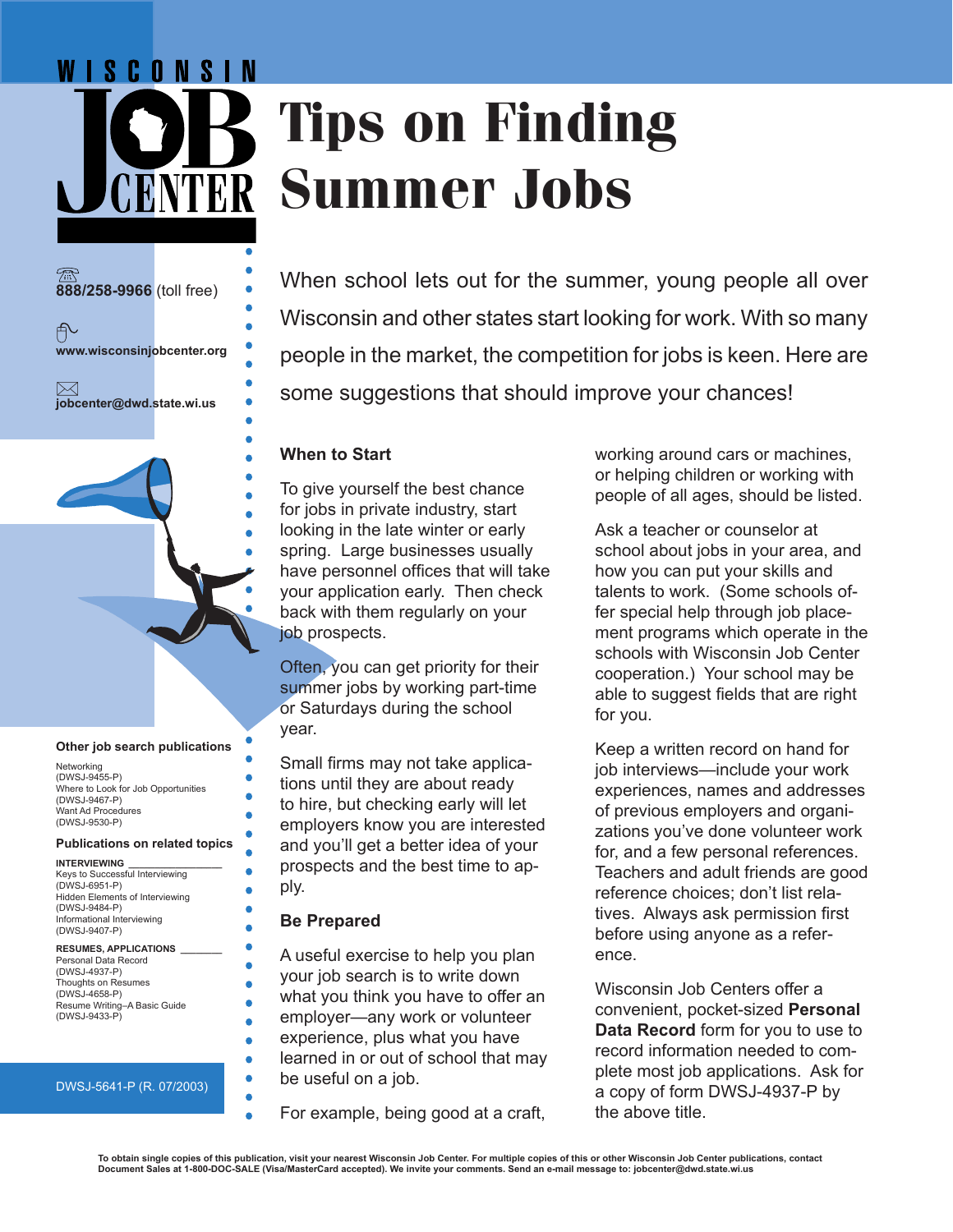# **One Place to Begin**

Your local Wisconsin Job Center is a good place to start looking for work. No fees are charged, and the office lists a wide variety of jobs available with employers in your area online at **http://jobnet.wisconsin.gov**.

The staff there will arrange job interviews for you whenever possible. If you are uncertain as to the kind of work you can or want to do, ask to see a job counselor—and don't wait until the last minute.

The Wisconsin Job Center serves employers and jobseekers of all ages.

Go to your nearest Wisconsin Job Center to fill out an application form or to seek job-finding help through special programs. To find the location nearest you:

- call toll-free **888/258-9966**
- visit **www.wisconsinjobcenter.org**, or
- see government listings in the telephone book under **"Wisconsin, State of"** or under **"Wisconsin Job Center."**

## **Other Places to Check**

Tell everyone you know—friends, relatives, neighborhood employers—that you want summer work, and ask if they know of any openings or will let you know if they learn of any.

Current job openings are listed on JobNet, Wisconsin's single-largest source of job listings. You may explore openings using touch-screen technology in Wisconsin Job Centers, or visit JobNet.

Read newspaper want ads. Watch bulletin boards and factory and store windows for helpwanted signs. Check with places that usually hire summer workers — camps, resorts, playgrounds, amusement parks, plant nurseries and farms, and ice cream and soft drink companies.

Another possibility is your "filling in" for a regular employee who is on vacation. Ask at such places as business offices, stores, factories, theaters, hotels, motels and hospitals.

Start early. It may give you priority over other

applicants. If your job search isn't successful at first, check back with employers two or three weeks after school is out; there may be vacancies because some youth quit or didn't work out.

State government also hires summer workers, with the individual agencies deciding, in most



cases, how many and when. Many government agencies list their openings with Wisconsin Job Centers. Check either with Wisconsin Job Center or the particular agency you're interested in.

The "Blue Book" of Wisconsin State Government, available in most libraries offers a complete state agency list. Or, visit **www.wisconsin.gov**.

There are only a limited number of summer positions available with the federal government. Application deadlines for these positions vary from agency to agency, and applications should be sent directly to the appropriate agency.

For federal job listings and further information, citizens in north-central Wisconsin should write the U.S. Office of Personnel Management at the Twin Cities Customer Service Office, One Federal Drive, Room 266, Fort Snelling, MN 55111-4007. Otherwise write the U.S. Office of Personnel Management at 230 S. Dearborn St., DPN 30-3, Chicago, IL 60604.

## **Application Forms**

Are you about ready to apply for a job? Many employers won't even schedule job interviews until they've received completed application forms. They often use these to "screen" jobseekers and to narrow the field of applicants actually interviewed. Thus, an application form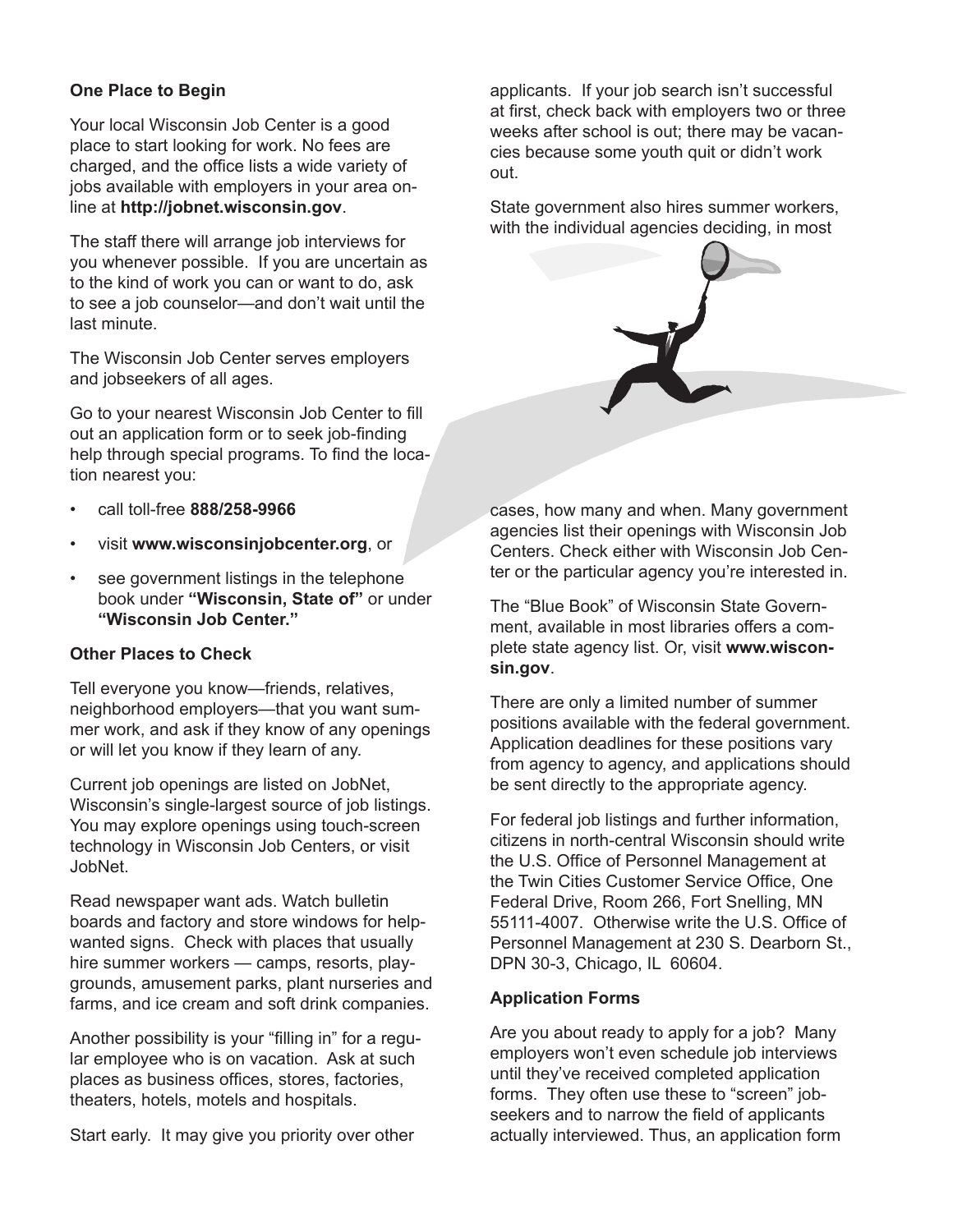is more than just a way to apply for a job—it can be a test, as well.

Enough people have problems with application forms that Wisconsin Job Center has prepared a separate publication with advice on this single subject. It also contains a sample application form to familiarize you with what employers are likely to ask on forms.

To obtain it, ask in any Wisconsin Job Center for **"Avoid Application Form Errors,"** publication DWSJ-5913-P.

## **Job Interviews**

Many tips on how to find job openings and prepare for job interviews are contained in publication DWSJ-6951-P, **"Keys to Successful Interviewing,"** which Wisconsin Job Center offices offer. Here are some highlights:

- **• Do some advance homework on the company you're interviewing with.** Ask the personnel or business office for printed material, consult an employee who works there, or check with your library. Knowledge of the company's history and jobs may help you decide what to say about yourself, and it may give a prospective employer a more favorable impression of you.
- **• Practice interviews with a family member or friend**—especially one who has been successful in getting jobs and one who will be candid about your "trial run."
- **• Take along your work record and names of references.** If you have a portfolio that is complete, take it with you.
- **• Dress conservatively**—in a dress or dress pants and a blouse, or in trousers and a neat shirt. Do not wear "fad" or flamboyant clothes for most jobs. (For more advice, ask for a copy of publication DWSJ-4814-P, **"Grooming for Employment."**)
- **• Report for your interview on time—and alone.**
- **• Answer the employer's questions honestly and briefly.** Don't talk about personal matters unless you are asked. Do tell about your qualifications completely—without

exaggeration. Your job is to show why the company should hire you instead of another applicant.

- **If your first interview does not lead to a job offer, don't be discouraged.** Few people get the first job they apply for—and often not the second or third, either.
- **Think about each interview afterwards and decide what you did that made a good impression**—and what you might do better. Then try again. (And don't knock yourself for every mistake you may have made in the interview—you'll do better with practice.)

## **Volunteer Work**

If you don't find a job in the summer you still can do something useful with your time—and perhaps use the experience to make you a more attractive job applicant in the future.

You can work as a volunteer at a hospital, nursing home, youth center, playground, or in other community services, for example. Helping other people can be personally rewarding, while giving you more experience for a paid job in the future.

## **Laws**

To protect young workers, state laws require a work permit for most jobs, and restrict the types of jobs young people can hold and the hours they can work. Other laws set minimum wages.

The jobs the Wisconsin Job Center tells you

# **List of publications mentioned**

**Personal Data Record** DWSJ-4937-P

**Grooming for Employment** DWSJ-4814-P

**Keys to Successful Interviewing** DWSJ-6951-P

**Avoid Application Form Errors** DWSJ-5913-P

**Guide for the Employment of Minors** ERD-4758